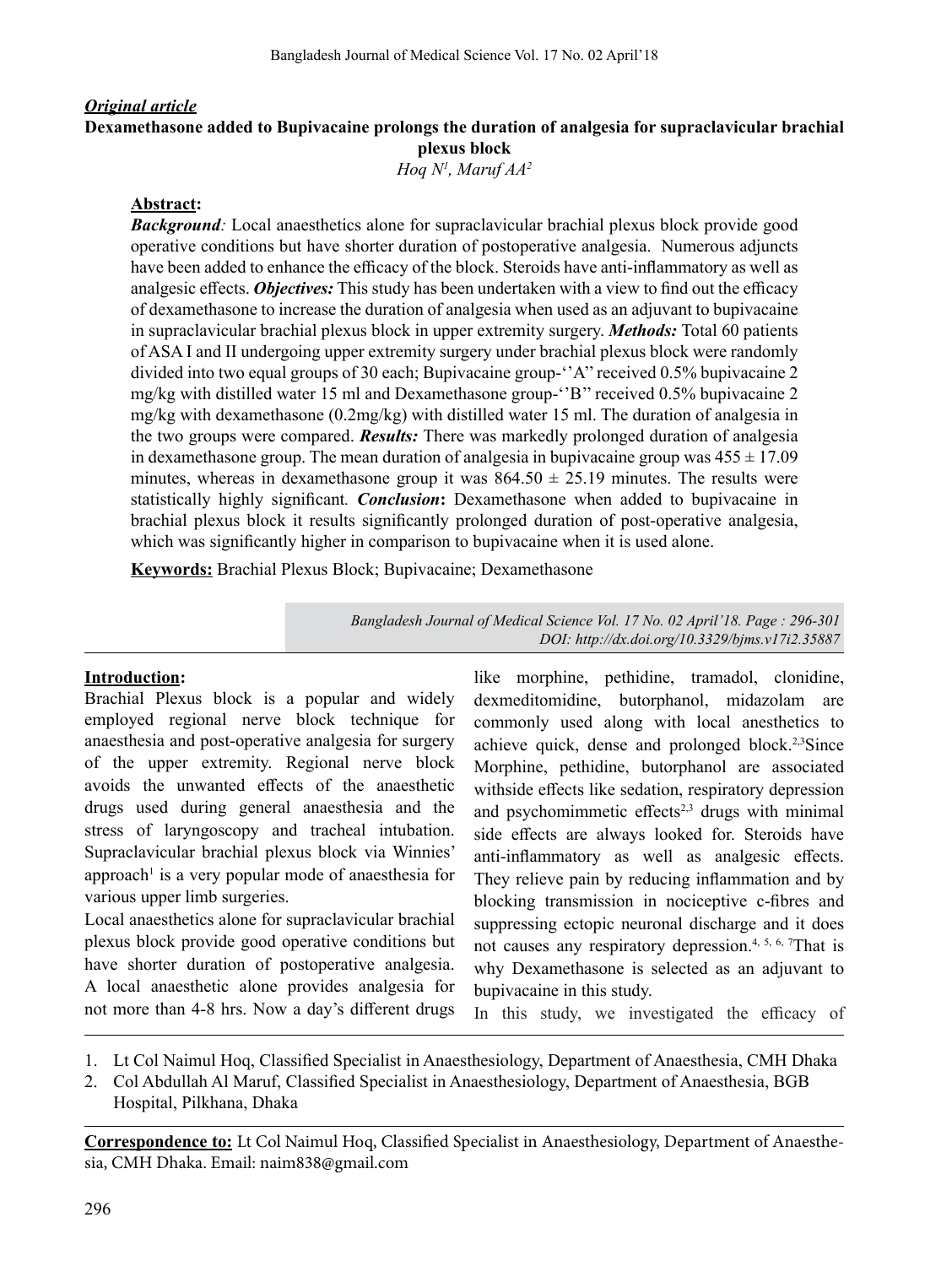dexamethasone to increase the duration of analgesia when used as an adjuvant to bupivacaine in supraclavicular brachial plexus block in upper extremity surgery.

### **Materials and Methods:**

This prospective clinical study was conducted at department of anaesthesia CMH Dhaka from January 2017 to June 2017. After approval from departmental review board and obtaining patients written informed consent 60 patients of American Society of Anesthesiologists (ASA) physical status I or II, aged 18 to 65 years, undergoing elective or emergency orthopaedic surgeries of upper limb under supraclavicular brachial plexus block were enrolled in this study.

Patient with history of uncontrolled diabetes, coagulopathy**,** renal and liver diseases, circulatory instability, cardio-vascular diseases, pregnant women, peptic ulcer disease, those with known allergy to local anaesthetics or dexamethasone and on long term steroid therapy were excluded from this study.

On arrival to the operating room, multi-parameter monitor was attached and the initial pulse, BP, respiratory rate, SpO<sub>2</sub> was recorded as pre-block values. A 20 gauge IV cannula was inserted in a peripheral vein in the contralateral arm.

Patients were randomly divided into two equal groups of 30 each. Group-A received 0.5% bupivacaine 2 mg/kg with distilled water 15 ml and group-B received 0.5% bupivacaine 2 mg/kg with dexamethasone (0.2mg/kg) with distilled water 15 ml. The supraclavicular brachial plexus block was performed on the side of surgery in the supine position with the head turned to the opposite side and the arm placed medially towards the body after strict aseptic and antiseptic precautions. About 1.5 cm above the mid-clavicular point, a 22 G, 1.5 inches short beveled needle was introduced and directed just lateral to subclavian artery pulsation in caudad backward and medial direction until paresthesia was elicited over the hand. Keeping the needle in the same position, solution was injected slowly and ruling out intravascular injection intermittently by frequent aspiration through the syringe in between. The time of block performed was noted. The onset of sensory block was assessed with application of cold spirit swabs and by response to atraumatic prick with the blunt needle in different areas, onset time was defined

as dull sensation along any of the nerve distribution; the time when sensory blockade achieved was noted. The surgery was allowed to proceed when complete anaesthesia was achieved. Intra-operatively patients were monitored for vital parameters like pulse, BP, respiratory rate and  $SpO<sub>2</sub>$  at regular intervals. The duration of surgery in each case was noted.

Postoperative follow up was carried out in the recovery and postoperative ward. The duration of analgesia was noted according to the 0-10 visual analogue scale (VAS) for pain at every hour. VAS score 0 and 8-10 were taken as no pain and worst pain perceived, respectively. The duration of analgesia was determined till the existence of good analgesia. When the patient began to experience the worst pain (VAS= 8-10), it was considered that the analgesic action of the drugs is terminated and the time was noted. Patients were then rescued with additional analgesics on demand.

None of the patients were routinely sedated or given extra analgesics; until they started complain of pain. If any side effects related to the technique or drug such as nausea, vomiting, respiratory depression, pneumothorax occurred they were recorded and treated accordingly.

All the variables were expressed as mean  $\pm$  SD; student t-test was done as the test of significance. The statistical analysis was done by using Graph pad software. P-value  $\leq$  0.05 was considered as statistically significant.

### **Results:**

Patient's demographics data and duration of surgery were shown in Table-I.

No statistical significant differences were found between the two study groups.

Distributions of location of surgery in two study groups were also similar.(Table-2)

ASA status distributions in two study groups were also similar (Table-3)

The mean amount of bupivacaine used in group-A was  $121 \pm 14.68$  mg and  $125 \pm 15.09$  mg in group-B. This was not significant statistically.(Table-4)

The mean duration of analgesia in group-A was 455  $\pm$  17.09 minutes, whereas in group-B it was 864.50  $\pm$  25.19 minutes. This showed significant statistical difference (Table-5)

Vital parameters like pulse rate, blood pressure, respiratory rate and arterial oxygen saturation values were similar in both the groups and did not show any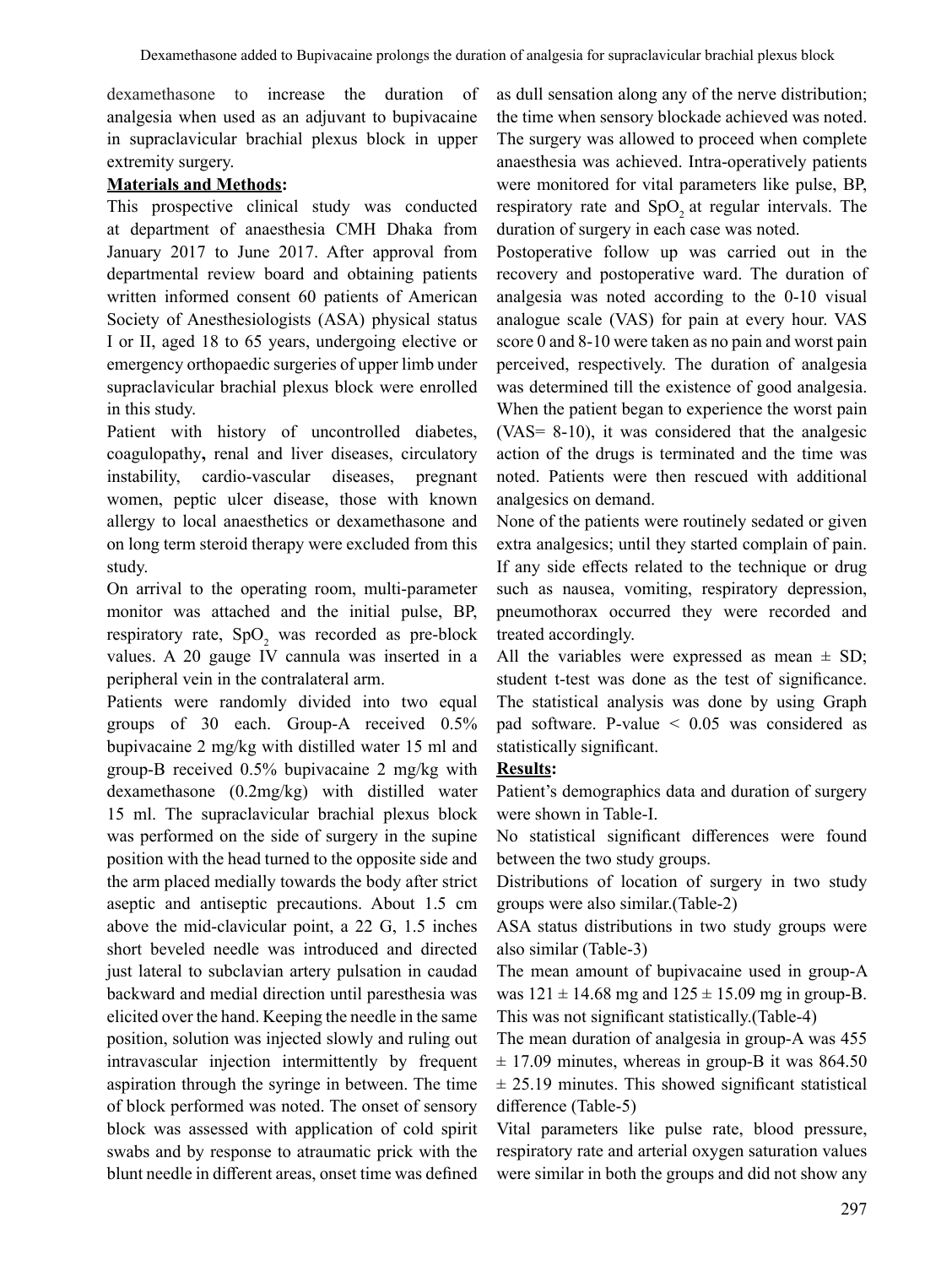significant fluctuation.

No significant side effects like respiratory depression, preumothorax, signs/symptoms of LA toxicity or neurological sequalae were observed in any of the two groups. One case of tachycardia in group-A and two cases of tachycardia in group-B, and two cases of nausea in group-A and one case in group-B were observed which subsided without any further intervention. Three patients in group-A and three patients in group-B failed to achieve satisfactory levels of anaesthesia and required induction of general anaesthesia(Table-6)

### **Discussion:**

Supraclavicular Brachial plexus block provide anaesthesia of the entire upper extremity in the most consistent manner of any brachial plexus techniques. It is the most effective block for all portions of the upper extremity and is carried out at the "division" level of the brachial plexus<sup>8</sup> with high volume the trunk level of the plexus may also be blocked in this approach.

Currently available local anaesthetics can provide analgesia for limited period of time when used as single injection. Plain bupivacaine used by this method has been claimed to produce the block as long as  $3-8$  hours.<sup>9, 10</sup>To extend the analgesia period beyond the operation rooms, various methods have been tried with the aim of prolonging the local anaesthetic action, like continuous infusion of local anaesthetics via indwelling catheters, use of different additive in local anaesthetics<sup>11, 12, 13</sup>. Steroids are very potent anti-inflammatory and immunosuppressive agents. Perineural injection of steroidis reported to influence post-operative analgesia. Epidural steroids were used for treatment of back pain and sciatica.<sup>14,</sup> 15Various steroids has been used for this purpose, but dexamethasone a 9α-derivative synthetic glucocorticoid is preferred because of its highly potent anti- inflammatory property, about 25-30 times as potent as hydrocortisone and without any mineralocorticoid activity thus was found to be safer and devoid of potential side effects. When steroid alone is used in regional blocks, the blockade is not produced. Steroids might bring about this effect by altering the function of potassium channels in the excitable cells<sup>16, 17</sup>

In this study the patient characteristics (age, weight and sex) and duration of surgery were similar in two groups (Table-1).The anatomical location of surgery was classified into elbow, forearm, wrist and hand areas. Distributions of location of surgery in two study groups were similar (Table-2).ASA status distributions in two study groups were also similar (Table-3). In this study, the dose range of drug was determined according to the previous experiences of workers in different study<sup>18, 19</sup> and that was within the range of safe clinical dosage. The mean amount of bupivacaine used in group-A was  $121 \pm 14.68$ mg and  $125 \pm 15.09$  mg in group-B which was not significant statistically (Table-4)

In this study total duration of analgesia was determined by the intolerable pain (VAS, 8-10) and when patient demanded for analgesics. This was regarded as the end point for total analgesia period which was assessed hourly by the observer blinded to the study. Mild and moderate tolerable pain before pain VAS score 8 not needing rescue analgesics continued to contribute in VAS scoring till the end point. It has been found that in this study the total duration of analgesia following the brachial plexus block in the group-B was significantly higher than group-A. The mean duration of analgesia in group-A was  $455 \pm 17.09$  minutes, whereas in group-B it was  $864.50 \pm 25.19$  minutes this showed significant statistical difference(Table-5)

The block prolonging effect of dexamethasone was also found into following similar studies-Shrestha BR et al.<sup>18</sup> carried out a study on supraclavicular brachial plexus block in 2007 with tramadol or dexamethasone as an admixture to bupivacaine in upper extremity surgery in 2007 and they reported that the total duration of analgesia was  $453.17 \pm$ 72.81 minutes in tramadol group and  $1028.17 \pm$ 194.51 minutes in steroid group.

Shrestha BR; Maharjan SK; Tabedar S.19conducted a study on 2003 to compare the analgesic efficacy of local aesthetic with and without dexamethasone in supraclavicular brachial plexus block. There was significant prolonged duration of analgesia in the dexamethasone group than in the other group. Total duration of analgesia was  $12.75 \pm 5.33$  hours in dexamethasone group compared to  $3.16 \pm 0.48$  hours in without dexamethasone group. They concluded that addition of dexamethasone for brachial plexus block significantly prolongs the duration of analgesia. Three patients in group-A and three patients in group-B approximately 10% of the patients in this study failed to achieve satisfactory levels of anaesthesia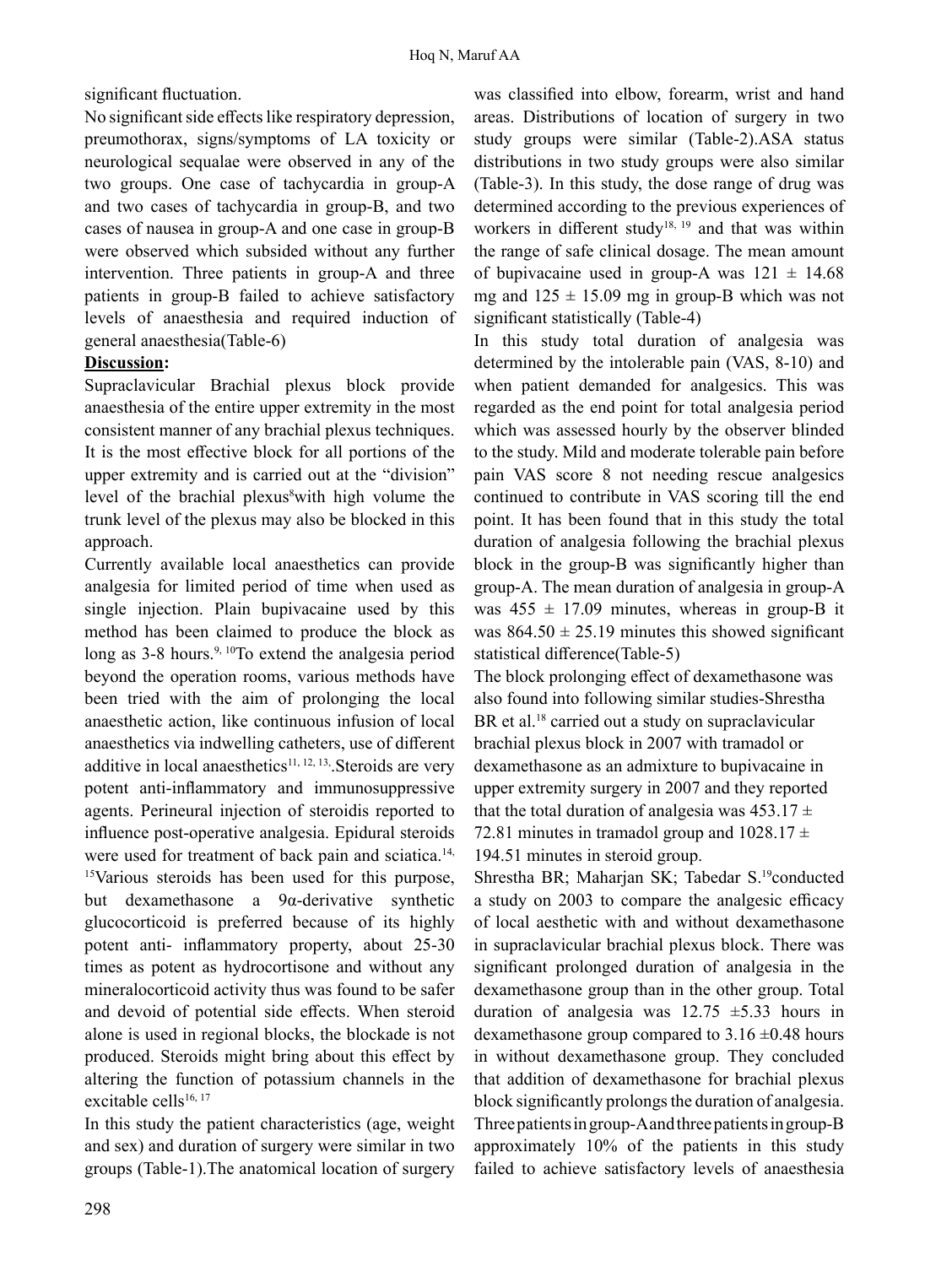and required induction of general anaesthesia (Table-6) This incidence of failure is comparable to an incidence that has been reported in some previous studies on various local anaesthetics.<sup>18,19</sup>

## **Conclusion:**

Dexamethasone when added to bupivacaine in supraclavicular brachial plexus block it results significantly prolonged duration of post-operative analgesia, which was significantly higher in comparison with bupivacaine, when bupivacaine is used alone as local anaesthetic. This helps to

minimize the cost and provides patient comfort. Such technique will be useful to be employed in our part of world where one has to face short of drugs and equipment's while providing anaesthetic services.

# **Acknowledgements:**

Our special thanks to all participants in this study, hospital authority and pertinent staff for their support and cooperation.

# **Conflict of interest:**

The authors have no conflict of interest.

### **Table- I: Patient's demographic data and duration of surgery**

|                           | Group-A<br>$(n=30)$ | Group-B<br>$(n=30)$ | P value |
|---------------------------|---------------------|---------------------|---------|
| Age (years)               | $37.50 \pm 14.07$   | $33.66 \pm 13.68$   | 0.5073  |
| Sex (M/F)                 | 19/11               | 20/10               |         |
| Weight (kg)               | $60.30 \pm 7.64$    | $62.50 \pm 7.54$    | 0.5254  |
| Duration of surgery (min) | $129.5 \pm 20.33$   | 158.5±43.84         | 0.0737  |

Values were expressed as Mean  $\pm$  SD, values are regarded significant if P-value  $\leq$  0.05There was no significant changes between the groups.

| <b>Sites</b> | Group-A $(\dagger)$ | Group-B $(\dagger)$ | Group-A $(\frac{1}{2})$ | Group-B $(\frac{1}{2})$ |
|--------------|---------------------|---------------------|-------------------------|-------------------------|
|              | $(n=30)$            | $(n=30)$            | 100                     | 100                     |
| Arm          | 10                  | 12                  | 33.33%<br>40%           |                         |
| Forearm      | 15                  | 12                  | 50%                     | 40%                     |
| Wrist        | 02                  | 03                  | 6.67%                   | 10%                     |
| Hand         | 03                  | 03                  | 10%                     | 10%                     |

### **Table- 2: Anatomical sites of surgical intervention**

Values were expressed as Frequency  $(\dagger)$  and percentage  $(\dagger)$ 

### **Table- 3: ASA Status Distribution**

| Characteristic | Group-A $(\dagger)$<br>$(n=30)$ | Group-B $(\dagger)$<br>$(n=30)$ | Group-A $(\frac{1}{2})$<br>100 | Group-B $(\frac{1}{2})$<br>100 |
|----------------|---------------------------------|---------------------------------|--------------------------------|--------------------------------|
| ASA-I          | 23                              | 22                              | 76.67%                         | 73.33%                         |
| $ASA-II$       | 07                              | 08                              | 23.33%                         | 26.67%                         |

Values were expressed as Frequency  $(\dagger)$  and percentage  $(\dagger)$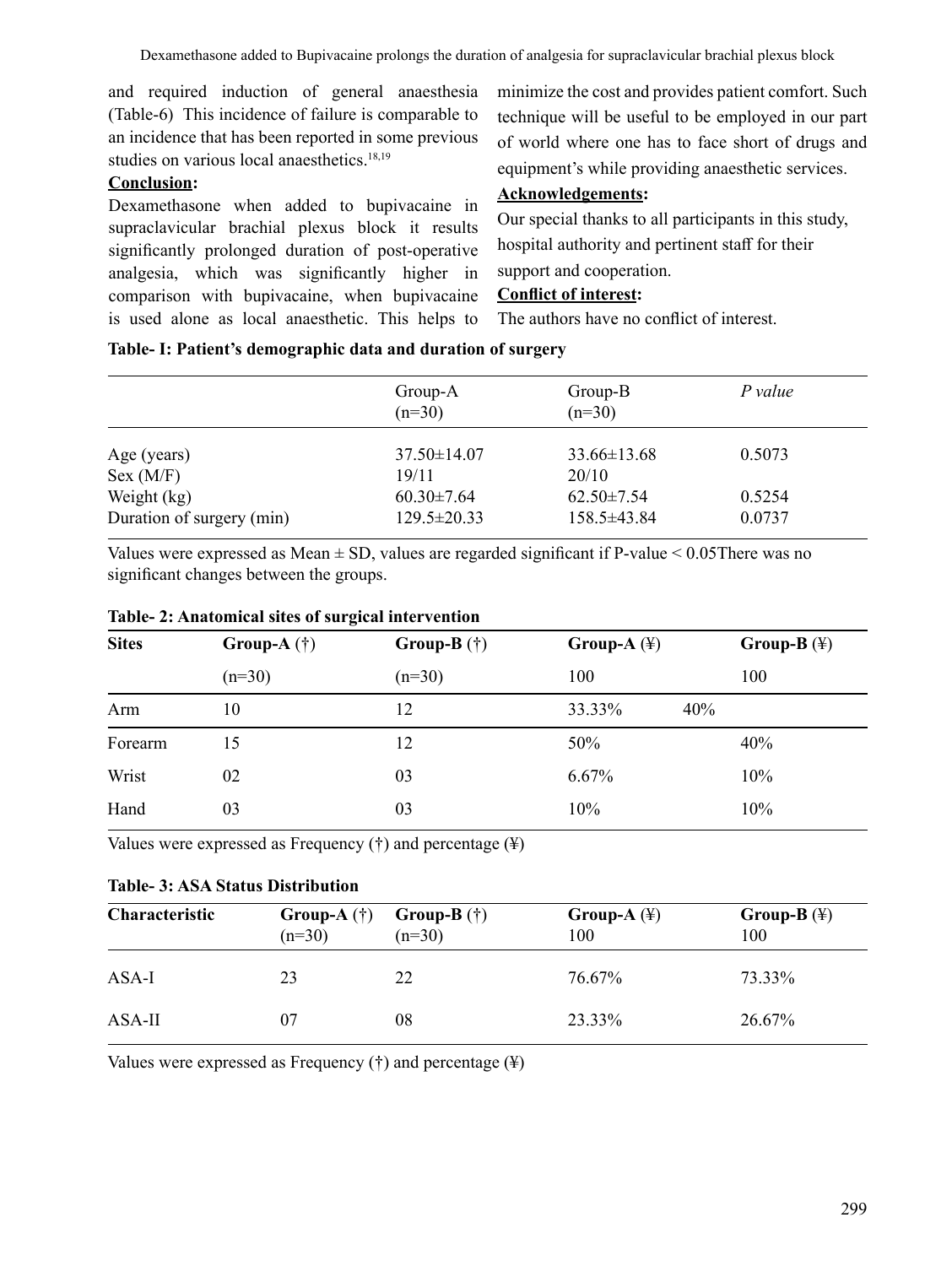## **Table- 4: Amount of Bupivacaine**

| <b>Parameter</b>              | Group-A<br>$(n=30)$ | Group-B<br>$(n=30)$ | P value |
|-------------------------------|---------------------|---------------------|---------|
| Amount of<br>Bupivacaine (mg) | $121 \pm 14.68$     | $125 \pm 15.09$     | 0.5555  |

Values were expressed as Mean ± SD,values are regarded significant if P-value < 0.05 There was no significant changes between the groups.

### **Table- 5: Duration of Analgesia**

| <b>Parameter</b>                     | Group-A<br>$(n=30)$ | Group-B<br>$(n=30)$ | P value  |
|--------------------------------------|---------------------|---------------------|----------|
| Total Duration of<br>Analgesia (min) | $455 \pm 17.09$     | $864.5 \pm 25.19$   | < 0.0001 |

Values were expressed as Mean  $\pm$  SD, values are regarded significant if P-value  $\leq$  0.05There was significant changes between the groups.

## **Table- 6: Complications**

| Characteristic Group-A (†) |    | Group-B $(\dagger)$ | Group-A $(\frac{1}{2})$ | Group-B $(\frac{1}{2})$ |  |
|----------------------------|----|---------------------|-------------------------|-------------------------|--|
| Nausea                     | 02 | UI                  | $6.67\%$                | $3.33\%$                |  |
| Tachycardia                | 01 | 02                  | 3.33%                   | 6.67%                   |  |
| Failed block               | 03 | 03                  | $10\%$                  | 10%                     |  |

Values were expressed as Frequency  $(\dagger)$  and percentage  $(\dagger)$